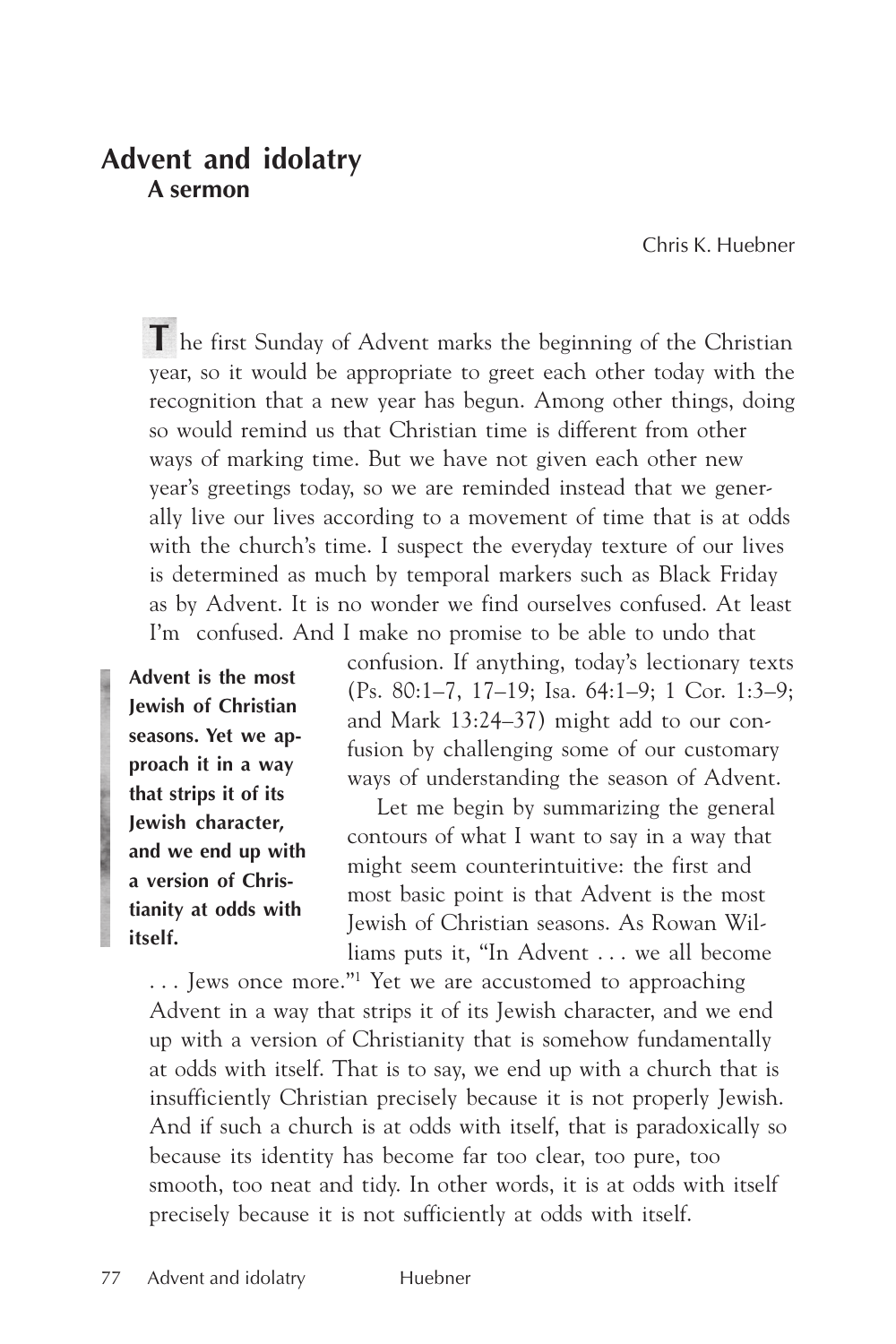A church that has lost a sense of the Jewish character of Advent loses the ability to wrestle with a particular set of tensions and ambiguities essential to its being the church. When Christianity came to define itself over against Judaism, more than anything else it lost a robust sense of the messianic. Christianity's identification of Jesus as the Messiah has all too often had the effect of initiating an erasure of the very concept of messiah. By *messianic,* I mean to point to a sense of radical interruption—an inversion of the "laws" of history, a revolutionary change that undoes and transforms the ways we have become accustomed to thinking and acting. It is this sense of interruption and revolutionary change that gives rise to the tensions and ambiguities I spoke of earlier. I will say more about this in a moment. For now, I want to suggest that all of this has to do with how we conceive of the relationship between Advent and Christmas. Let me try to explain.

## **What are we waiting for?**

We think of Advent as a season of waiting. We speak of it by invoking notions of preparation and expectation, of anticipation and longing. This is appropriate: Advent names an expectation of an event that is to come. It is a preparation for an arrival that we are still waiting for. But things start to get interesting and difficult when we ask questions like these: What are we waiting for, and why do we wait? How are we to prepare for this event that is to come? What does our longing and expectation look like? What shape does it take? What sort of posture does this waiting require?

The starting point from which we must attempt to answer these questions is, of course, the recognition that Advent is a time of preparation and waiting for Jesus, the Messiah. But I'm struck by how easy it is to think about this season in ways that minimize, even cancel out, a sense of the messianic character that is necessary if Jesus is to be what we Christians confess him to be. We cancel out the logic of the messianic when we think of preparation and expectation in terms of one coming who is known in advance of his arrival. We cancel out the logic of the messianic when we think of the Messiah as someone we will surely recognize. And we cancel out the logic of the messianic when we think of Advent as preparing for something that *we* are striving for, a longing for something that *we* are responsible to bring about.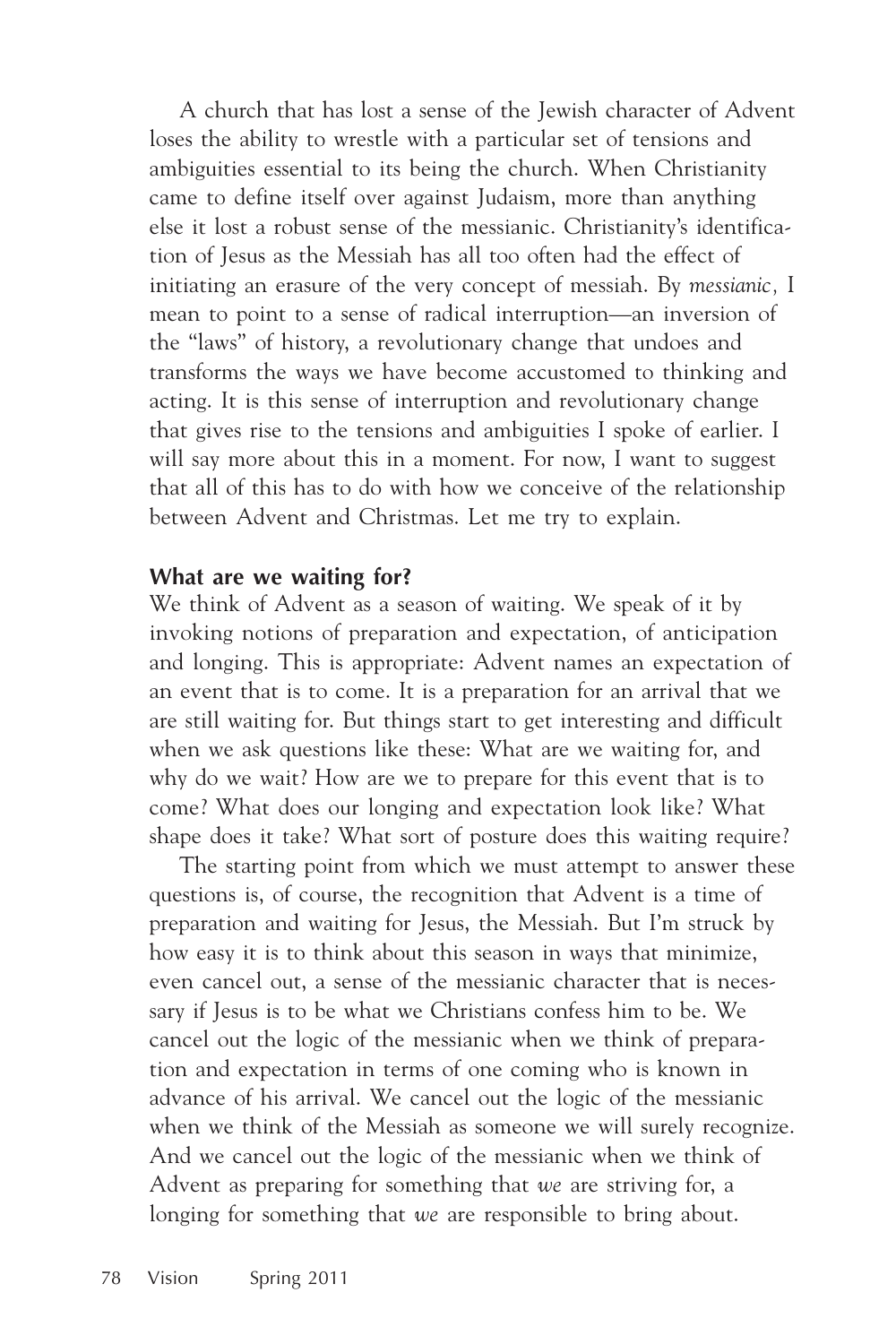But this approach is exactly what today's Old Testament texts warn us against. Notice that they both emphasize the anger of God. They plead with God not to be angry—even though God has every right to be angry. The psalmist asks, "O Lord God of hosts, how long will you be angry with your people's prayers?" (Ps. 80:4).2 Isaiah appeals to God: "Do not be exceedingly angry, O Lord, and do not remember iniquity forever" (Isa. 64:9). Another way to put it is that these texts involve confession: "We have sinned." They turn on a recognition of Israel's transgression and need for restoration.

### **Why are the people in need of restoration?**

Why is God angry? Why are the people of Israel in need of restoration? They are in need of restoration because they have taken their future into their own hands. They have tried to reach God. They have become impatient. They have forgotten that their very existence rests on their being chosen, called out from the nations. They have forgotten that God comes to God's people, not the other way around. They have, in short, failed to let God be God. Isaiah in particular is clear about this reality. He emphasizes the

**Why is God angry? Why are the people in need of restoration? They have forgotten that God comes to God's people, not the other way around. They have, in short, failed to let God be God.**

fact that God arrives in ways we do not expect: "When you did awesome deeds that we did not expect, you came down, the mountains quaked at your presence. From ages past no one has heard, no ear has perceived, no eye has seen any God besides you, who works for those who wait for him" (Isa. 64:3–4).

Notice the points of emphasis here: God's deeds are unexpected. God comes down. God works for those who wait. We cannot see

or hear any God but God. Or rather, when we try to see or hear God, we can be reasonably confident that it is not God whom we will see or hear. This is why we are to wait for God to come to us: if we rush to meet God, we invariably find something other than God. Paul's letter to the Corinthians echoes a similar theme: "God is faithful; *by him* you were called into the fellowship of his Son, Jesus Christ our Lord" (1 Cor. 1:9; my italics). And the reading from the Gospel according to Mark also reflects this conviction: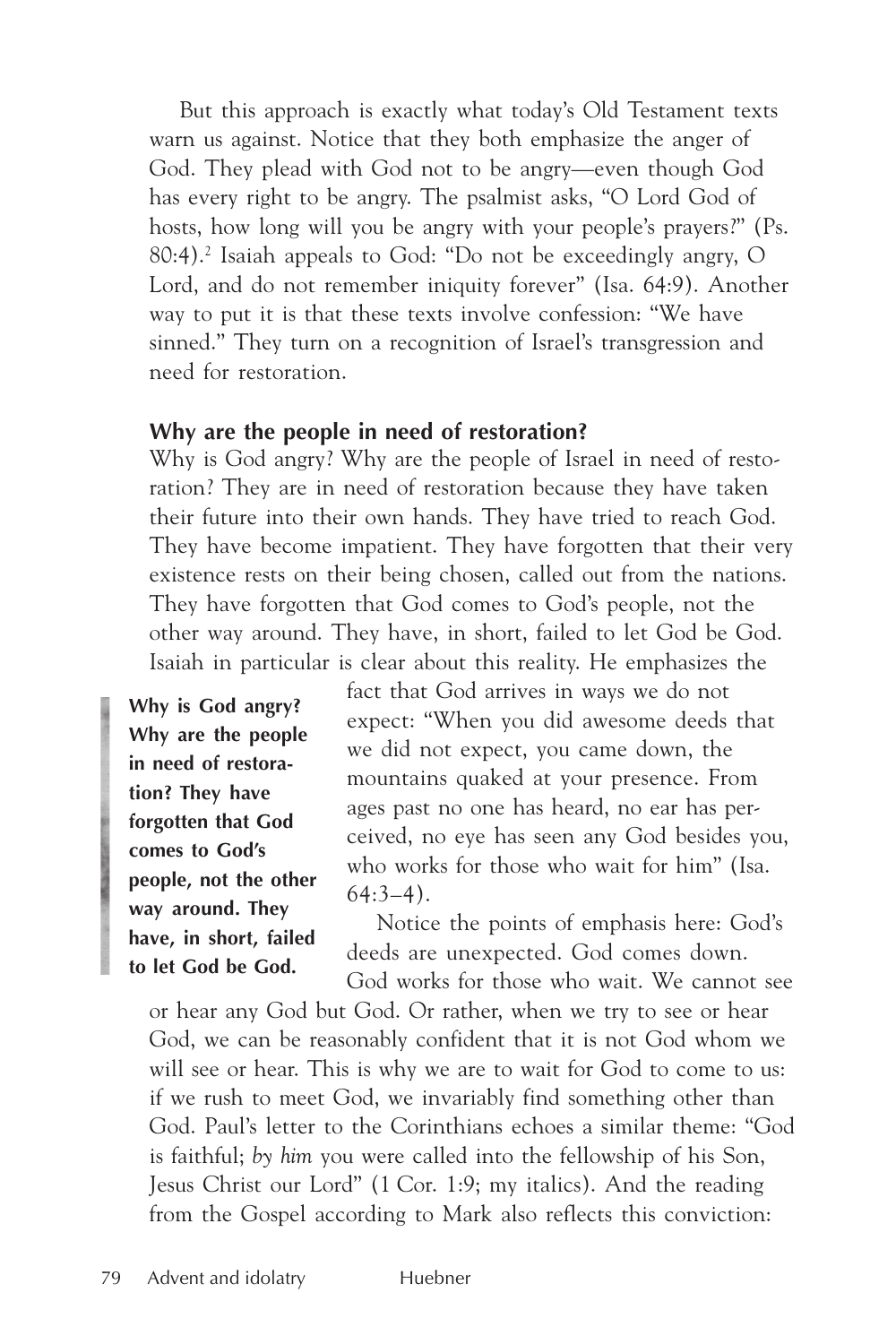"But about that day or hour no one knows, neither the angels in heaven, nor the Son, but only the Father. Beware, keep alert; for you do not know when the time will come" (Mark 13:32–33).

### **The danger is us.**

I am struck by the sense of danger here. Do we see Advent as a dangerous time? I suspect most of us do not. But here we are being told to beware, keep alert, and be watchful. Apparently danger is lurking. And it seems that the danger is us, and it is linked to the fact that our knowledge is not nearly as secure as we think it is. More than anything else, we are confronted with the fact of our apparently intractable human capacity for self-deception.

As we enter into the time of expectation that is Advent, we are first of all confronted with our sinfulness: We yearn for a messiah whom we will recognize. We want a messiah who reflects what we would identify as best about ourselves. We long for a messiah who seems familiar, someone we feel like we know. But our scripture passages today seem to cut in exactly the opposite direction. This is why Advent is dangerous: because it all too easily turns into a longing for and anticipation of the Jesus we think we've got figured out. It is exactly for this reason that we are called to beware, remain watchful, and keep alert.

We tend to think of Advent as a time when we gradually come closer to God, a God who comes to us in human form in Jesus. But Advent begins by confronting us with the anger of God. If these passages underscore anything, it is God's distance or difference from us. The emphasis is not on a God with whom we are becoming increasingly familiar but on a God who remains exceedingly strange. So it is in a spirit of confession that we come to this season. Advent is a time of preparation that requires us to confess our tendency to forget God or to turn God into something familiar. Advent as the most Jewish of Christian seasons in the sense that it brings us face to face with our seemingly insatiable desire to erect idols. It is Jewish because it reminds us that our expectations will not be straightforwardly satisfied; we will not get the messiah we think we are waiting for. It is Jewish because it emphasizes that God remains beyond our knowledge. It is Jewish because it reflects a longing that in some sense remains frustrated and endlessly deferred.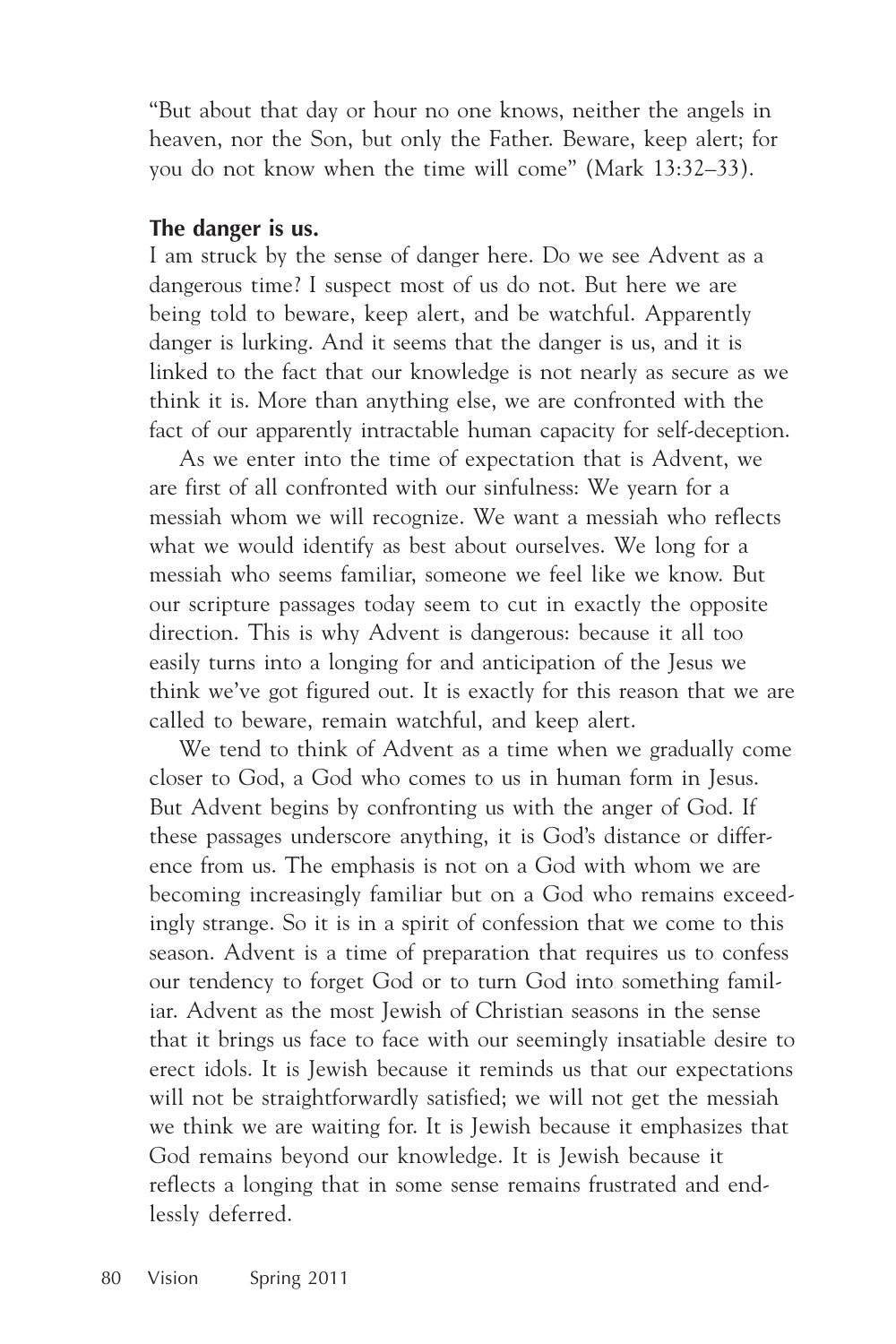We often think of Advent as a sort of bridge we must traverse in order to arrive, once again, at that site of holiness called Christmas. We see Advent as a time when we move ever nearer to the presence of God; the direction of movement is from us to God. But this view gets it exactly the wrong way around. It turns the logic of the messianic inside out. The lectionary readings we have heard today suggest that God is not something we reach, even when we do our best to get things right, even when we strive to be our holiest. Rather, the idea of the messianic is that God

**Let us reimagine Advent as a hollowing out that makes us ready to receive the gift that Christmas has to give—the unexpected gift of a Messiah who comes to save us from the temptation that we must somehow save ourselves.**

comes to us—and in so doing radically transforms our way of being and thinking. Here Advent names a divine movement that interrupts and reorients us. If it names an expectation, it is of an event that will be explosive and disruptive—and thus profoundly unexpected.

#### **How do we prepare?**

How do we go about preparing for an Advent like this? I don't have a ready answer. And I think the point is that none of us does. But at the least, an Advent like this seems to require

a change in how we think about preparation. We often think of preparation as a gradual filling up, a process of addition or accumulation, a progressive unfolding that moves ever forward. Think, for example, of how we prepare for an exam—by filling our minds with the knowledge we might reasonably be expected to deliver. Here we are presented with a different image of preparation. It is not so much a filling up as an emptying. It is a matter not of addition but of subtraction. It is a negative—perhaps even nihilistic—moment more than one that is positive or progressive, because the Messiah comes as much to defy our expectations as to satisfy them.

This is why Advent is so important: because it serves to remind us that we have made Jesus all too familiar, perhaps even idolatrous. It reorients us to his profound strangeness. To quote Rowan Williams once again, it is "a way of learning again that God is God: that between even our deepest and holiest longing and the reality of God is a gap which only grace can cross."3